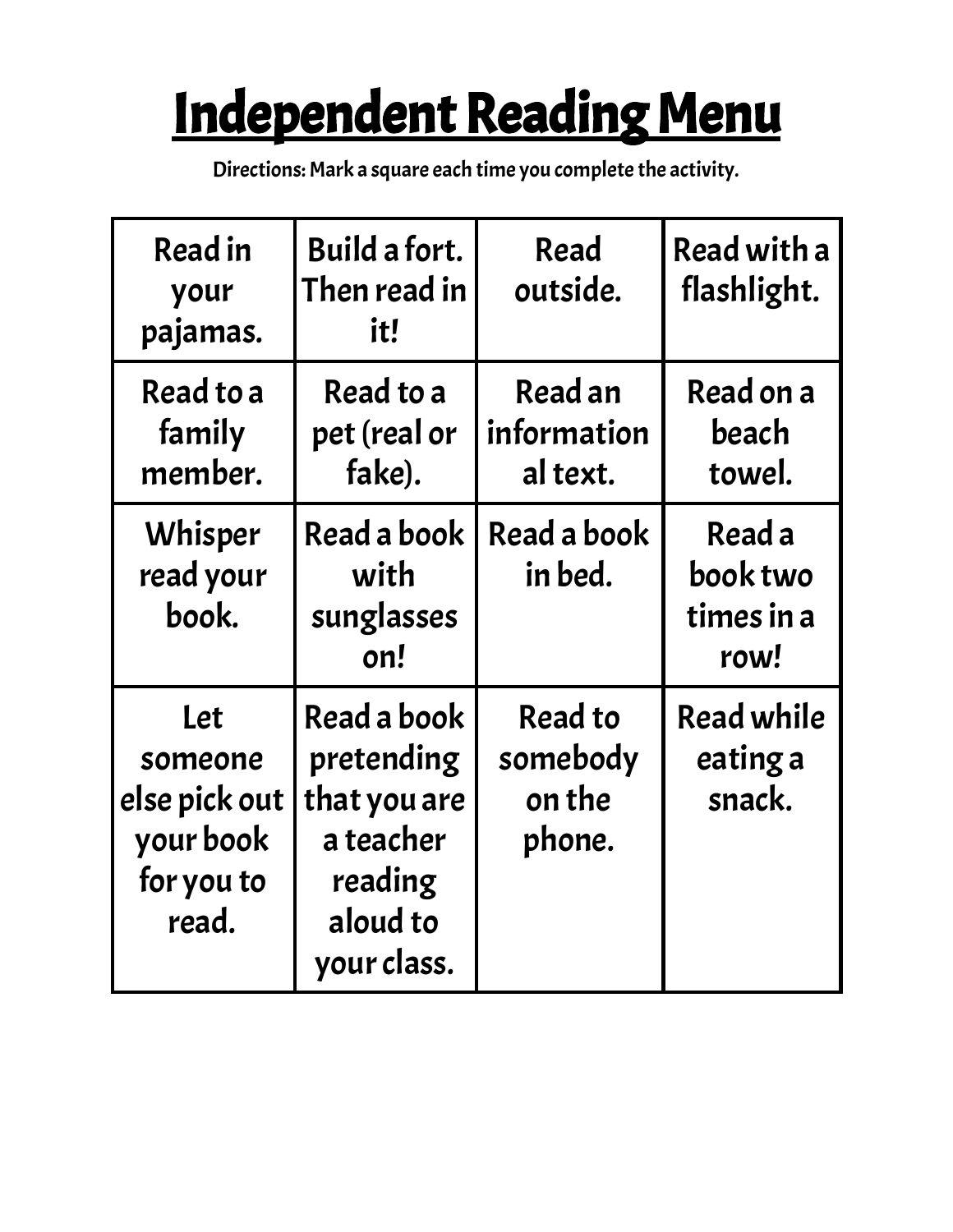How can I figure out a new word when I am reading?

#### I.E.S. Readers **READ with meaning!**

Do these steps ... in this order to help you understand and enjoy your reading!

1. Skip the word you don't know and get some more clues. Then think about what you've read then make a guess. Does your guess make sense?

"NO" make another guess "YES" go to step 2!

2. Think about your guess again. Does your guess sound right? Does it sound like how we talk? "NO" make another guess "YES" go to step 3!

3. NOW CHECK THE WORD in the book or on the computer. Does your **guess look right?** Does it match the word, chunks and letters? "NO" make another guess "YES" you did it!

YOU DID IT!! Follow these 3 steps EVERY TIME to help you when you are reading a **JUST-RIGHT BOOK!** 

Happy reading!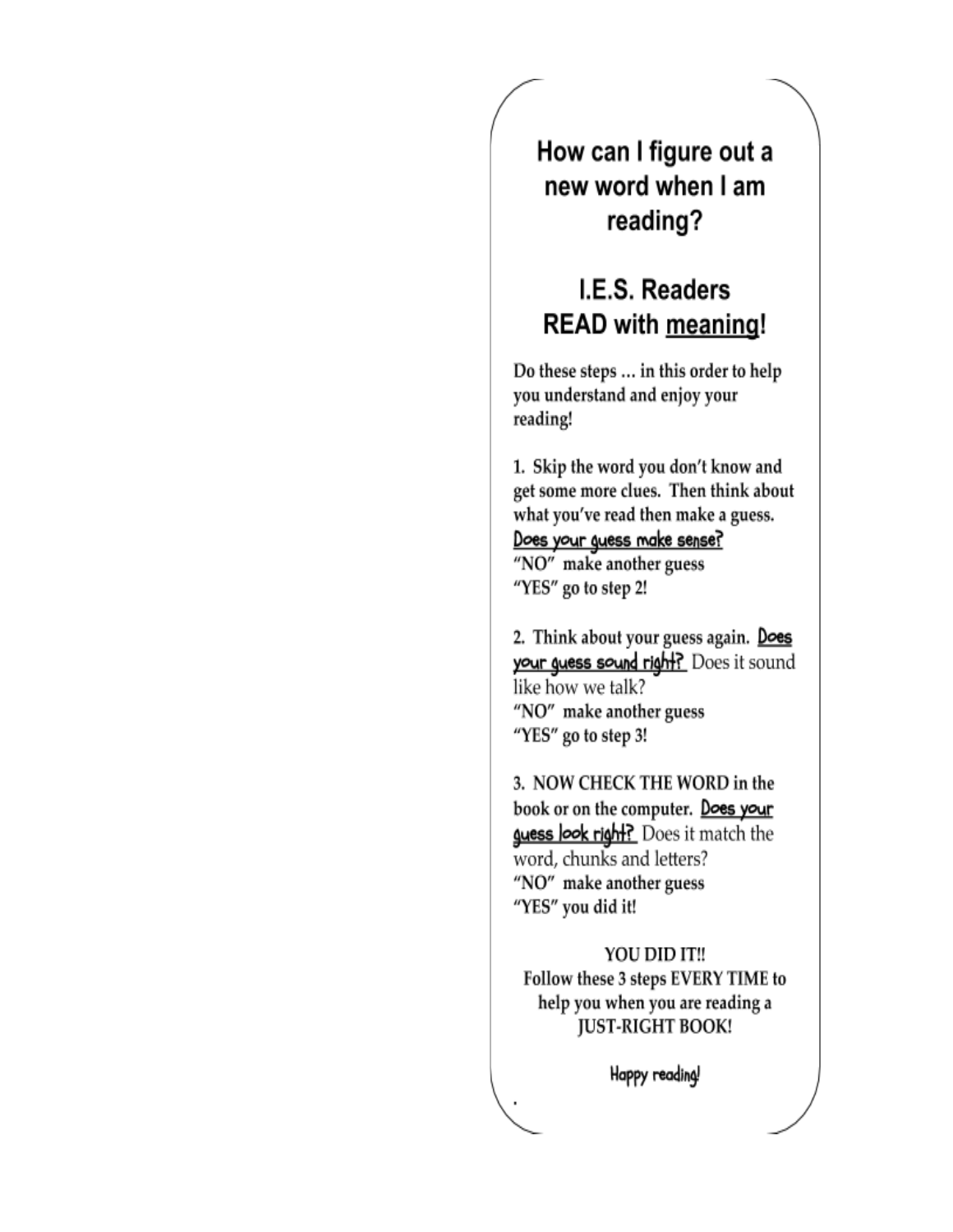## READING LESSON MENU

Directions: Mark a square each time you complete the activity.No written response required.

| <b>BEFORE</b><br><b>READING THE</b><br><b>BOOK:</b><br>Look at the<br>front cover.<br>What do you<br>think the book<br>will be about?<br>Why? | <b>DURING the</b><br>reading:<br><b>Predict what</b><br>will happen<br>next and why. | How does the<br>main<br>character feel<br>in this book?      | Where does<br>the story take<br>place<br>(setting)? |
|-----------------------------------------------------------------------------------------------------------------------------------------------|--------------------------------------------------------------------------------------|--------------------------------------------------------------|-----------------------------------------------------|
| <b>Retell the</b><br>story. Who?<br>Where? What<br>happened in<br>the beginning,<br>middle and<br>end?                                        | What is your<br>favorite part of<br>the story?                                       | What is the<br>problem in the<br>story? How is<br>it solved? | What did you<br>learn from<br>reading this<br>book? |
| At the end, did<br>the character<br>(s) change<br>from how they<br>felt at the<br>beginning of<br>the story?                                  | What is your<br>favorite<br>picture in the<br>book and why?                          | What<br>surprised you<br>in the book?                        | What was the<br>topic of the<br>book?               |
| How did the<br>story end?                                                                                                                     | Could the book<br>be real? Why<br>or why not?                                        | Who is your<br>favorite<br>character?                        | Do the<br>characters<br>remind you of<br>anyone?    |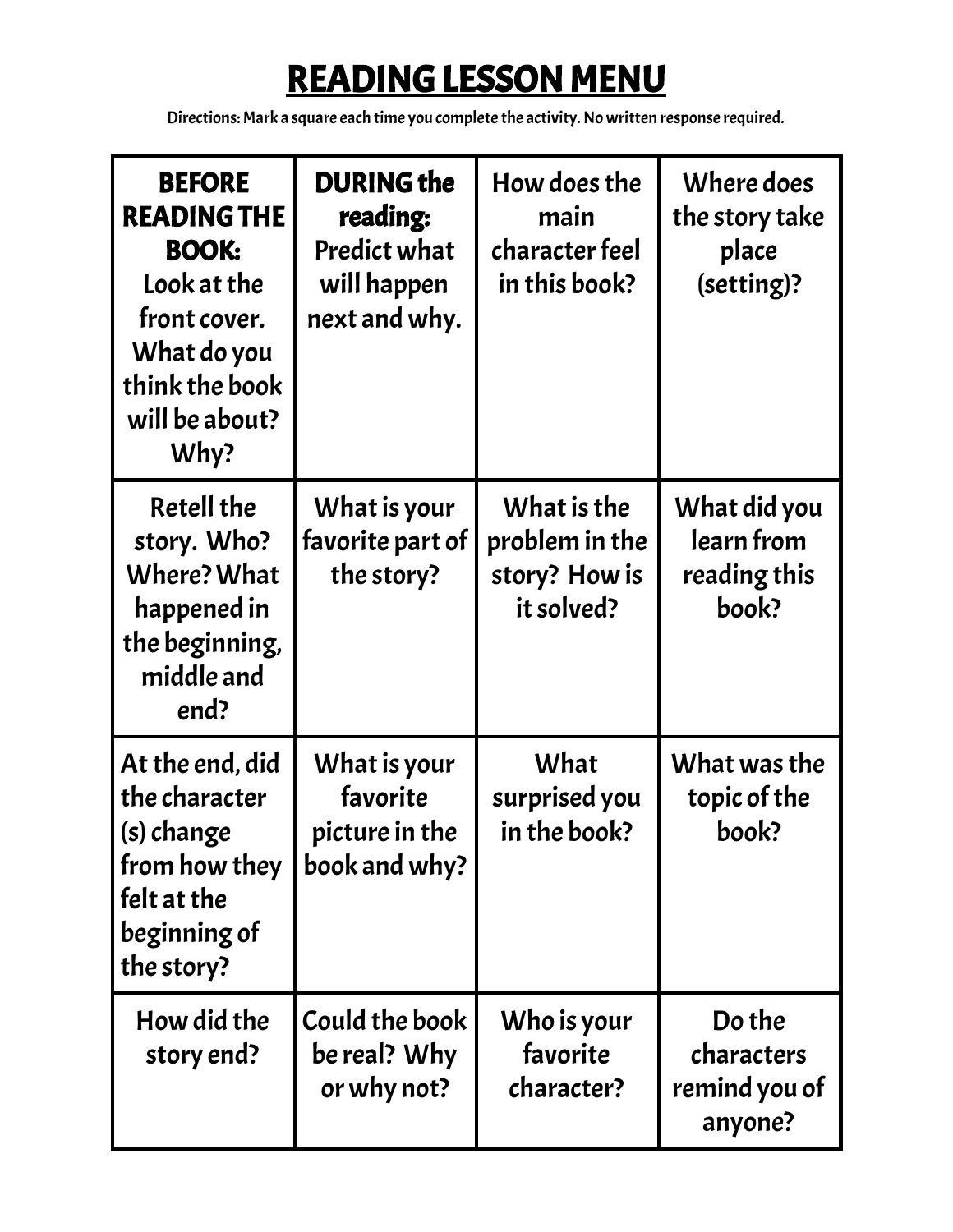#### Kindergarten Writing Menu

| Write a make<br>believe<br>narrative story.<br>Make an animal<br>your main<br>character. | Write an<br>informational<br>text about an<br>animal you<br>know a lot<br>about.      | Read an<br>informational<br>text. Write 3<br>facts that you<br>learned from<br>that text. | Write a<br>narrative about<br>something you<br>have done<br>outside.                                         |
|------------------------------------------------------------------------------------------|---------------------------------------------------------------------------------------|-------------------------------------------------------------------------------------------|--------------------------------------------------------------------------------------------------------------|
| Write a<br>narrative about<br>your favorite<br>trip you have<br>gone on.                 | Write about<br>your favorite<br>kind of pizza.<br>Tell me why it is<br>your favorite. | Write your first<br>and last name 3<br>times with<br>correct letter<br>formation.         | Write an<br>informational<br>text about<br>something you<br>know a lot<br>about. Include<br>2 or more facts. |
| Write which<br>season is your<br>favorite. Tell<br>me why it is<br>your favorite.        | Write an<br>informational<br>text about a<br>sport you know<br>a lot about.           | Write a<br>narrative story<br>(can be make<br>believe) with a<br>problem and<br>solution. | Write about<br>your favorite<br>sport. Tell me<br>why it is your<br>favorite.                                |
| Read an<br>informational<br>text. Write 3<br>facts you<br>learned about<br>the topic.    | Write a<br>narrative about<br>an experience<br>you had this<br>week.                  | Write about<br>your favorite<br>food. Tell me<br>why it is your<br>favorite.              | Write an<br>informational<br>text about<br>something you<br>know a lot<br>about. Include<br>2 or more facts. |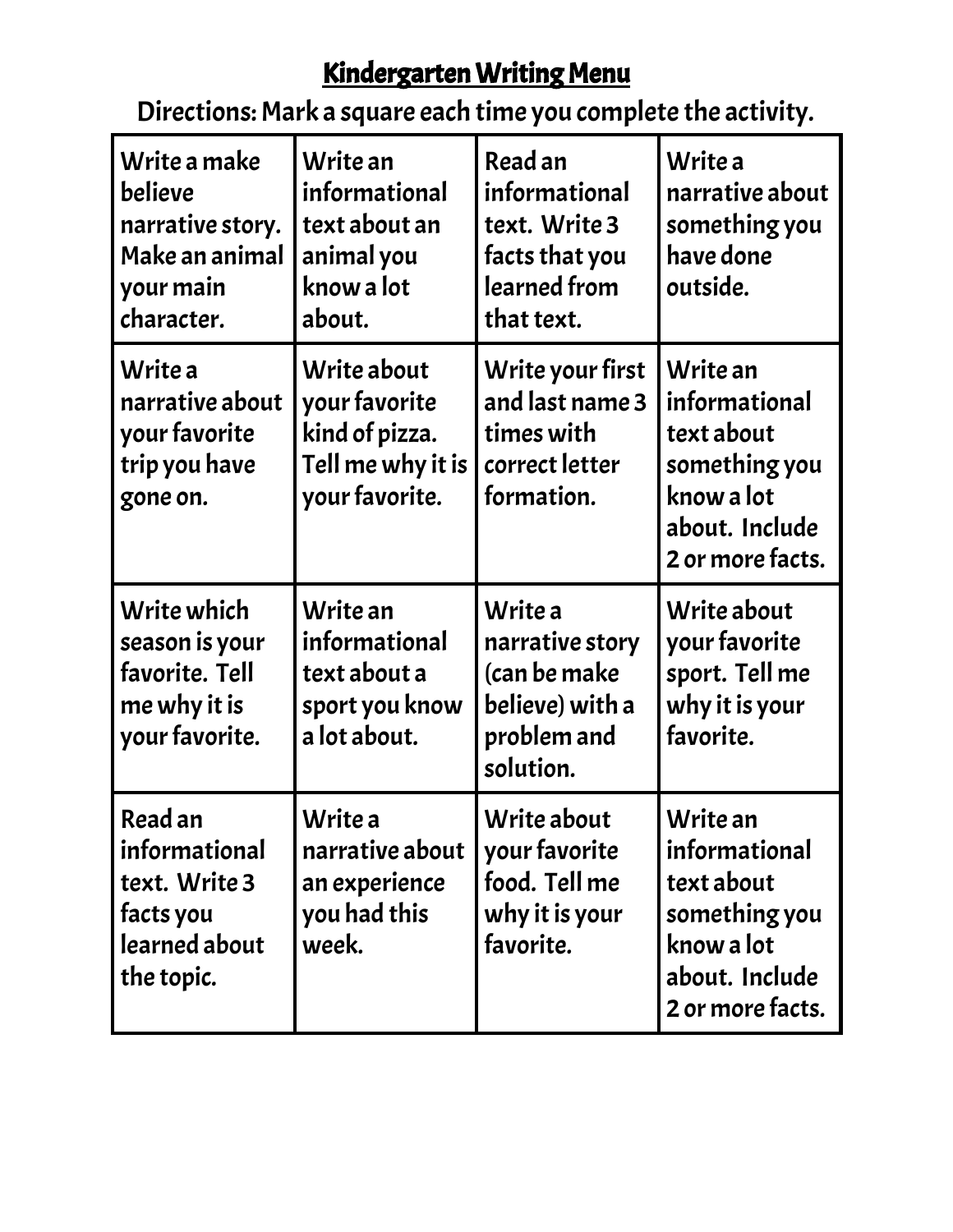# Word Study/Sight Word Menu

| Draw/Write 5<br>words that<br>rhyme with<br>"hat".                                                                                | Draw/Write 3<br>pictures that<br>start with "b".                               | Write sight<br>words in<br>marker.                                                                                    | Clap the<br>syllables of 3<br>different toys.                                                |
|-----------------------------------------------------------------------------------------------------------------------------------|--------------------------------------------------------------------------------|-----------------------------------------------------------------------------------------------------------------------|----------------------------------------------------------------------------------------------|
| Write sight<br>words in<br>pencil.                                                                                                | Make 2 sets of<br>sight word<br>flash cards and<br>play a<br>matching<br>game. | Draw/Write 3<br>pictures that<br>end with "t".                                                                        | Draw/Write 4<br>words that<br>rhyme with<br>"bug".                                           |
| Write sight<br>words in salt,<br>sugar, or sand<br>with your<br>finger!                                                           | Draw/Write 3<br>pictures that<br>start with "s".                               | Choose 2 sight<br>words and<br>write them in a<br>sentence.<br>Don't forget<br>finger space<br>between your<br>words! | Write sight<br>words in<br>crayon.                                                           |
| Ask a family<br>member to<br>quiz you! They<br>will read 10<br>sight words<br>and you have<br>to write<br>without<br>seeing them. | Write/Draw 4<br>words that<br>rhyme with<br>"dig".                             | Find 3 things in<br>your house<br>that start with<br>the letter A.                                                    | Write sight<br>words in<br>white crayon.<br>Then reveal<br>them with a<br>colored<br>marker! |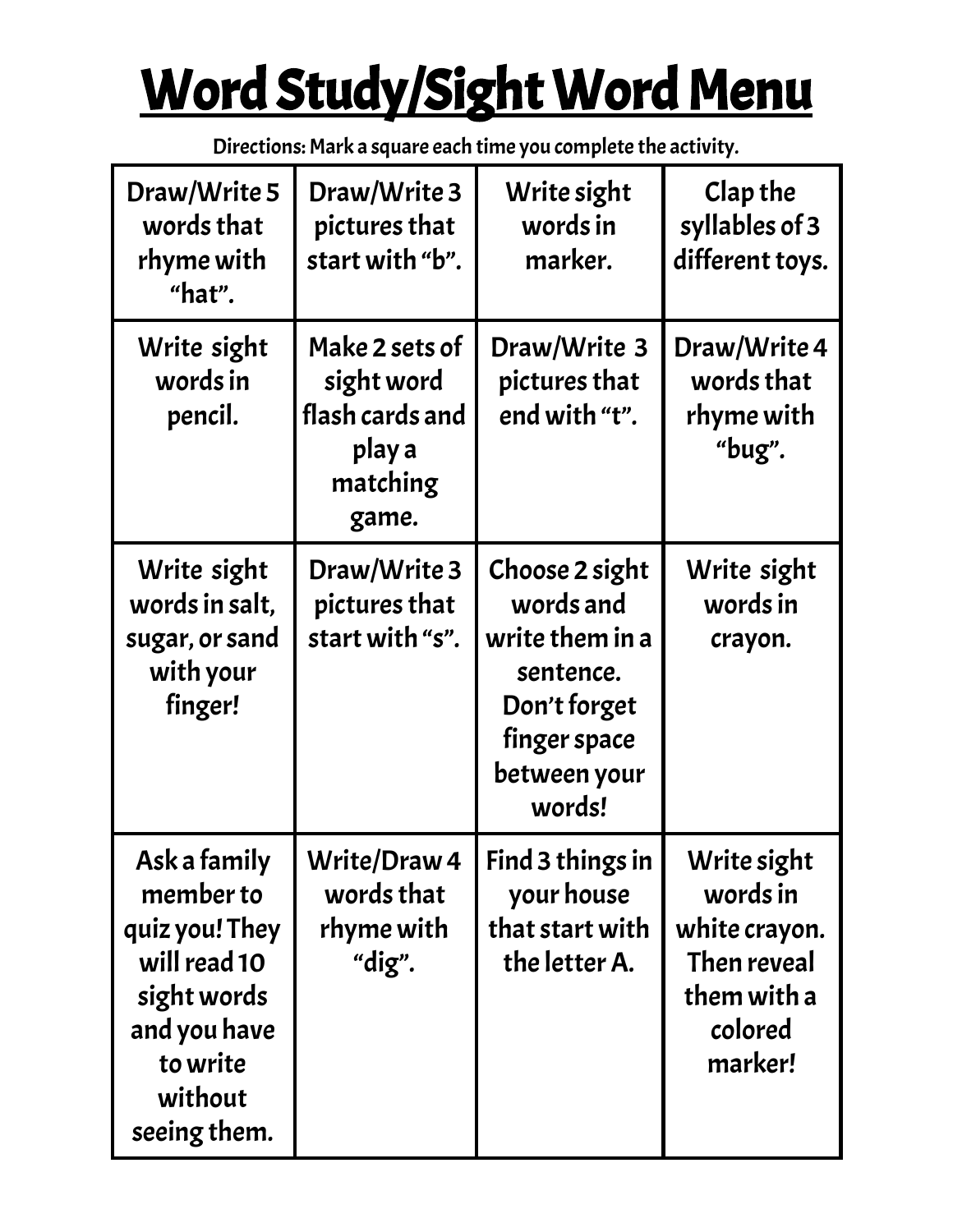## **Daily Math Word Problems**

| <u>Day 1:</u><br>Mrs. Barnhill<br>collected 6 rocks<br>and Mrs.<br>Chambers<br>collected 12 rocks.<br>How many rocks<br>did they have in<br>all?                                           | <u>Day 2:</u><br>Mrs. Christley<br>scored 10 points in<br>her basketball<br>game. In the first<br>period, she scored<br>4 points. How<br>many did she score<br>during the rest of<br>the game? | Day 3:<br>Mrs. Roberts ate<br>12 strawberries<br>and Mrs. Black<br>ate 7<br>strawberries.<br>How many more<br>strawberries did<br>Mrs. Roberts eat? | <u>Day 4:</u><br>Eli got 13 balloons<br>for his birthday.<br>8 of them popped.<br>How many balloons<br>are left?                                                             |
|--------------------------------------------------------------------------------------------------------------------------------------------------------------------------------------------|------------------------------------------------------------------------------------------------------------------------------------------------------------------------------------------------|-----------------------------------------------------------------------------------------------------------------------------------------------------|------------------------------------------------------------------------------------------------------------------------------------------------------------------------------|
| <u>Day 5:</u><br>I am making a<br>bead necklace for<br>my Grandma. She<br>wants it to have 2<br>different colors<br>and to be in a<br>pattern. Show me<br>one way to make<br>her necklace. | <u>Day 6:</u><br>The bakery has 17<br>cupcakes. They<br>package them in<br>boxes of 10, how<br>many boxes of 10<br>and how many<br>leftover cupcakes<br>will they have?                        | Day 7:<br>The bakery made<br>6 vanilla cupcakes<br>and 8 chocolate<br>cupcakes. How<br>many cupcakes in<br>all?                                     | <u>Day 8:</u><br>The bakery made<br>5 vanilla cupcakes,<br>6 strawberry<br>cupcakes, and 5<br>chocolate<br>cupcakes. How<br>many cupcakes<br>does the bakery<br>have in all? |
| <u>Day 9:</u><br>Kindergarten went<br>to the zoo. They<br>saw 2 bears and 4<br>penguins. How<br>many animal legs<br>did they see in all?                                                   | Day 10:<br>Mrs. Genova went<br>to the beach. She<br>found 6 seashells.<br>She put them in<br>two equal piles.<br>How many<br>seashells are in<br>each pile?                                    | Day 11:<br>Mrs. Morris went<br>to the petting zoo.<br>She saw 2 sheep<br>and 3 chickens.<br>Were there more<br>sheep legs or<br>chicken legs?       | <u>Day 12:</u><br>Mrs. Mellon has 12<br>LOL dolls. She<br>gave 8 to her<br>daughter. How<br>many does she<br>have left?                                                      |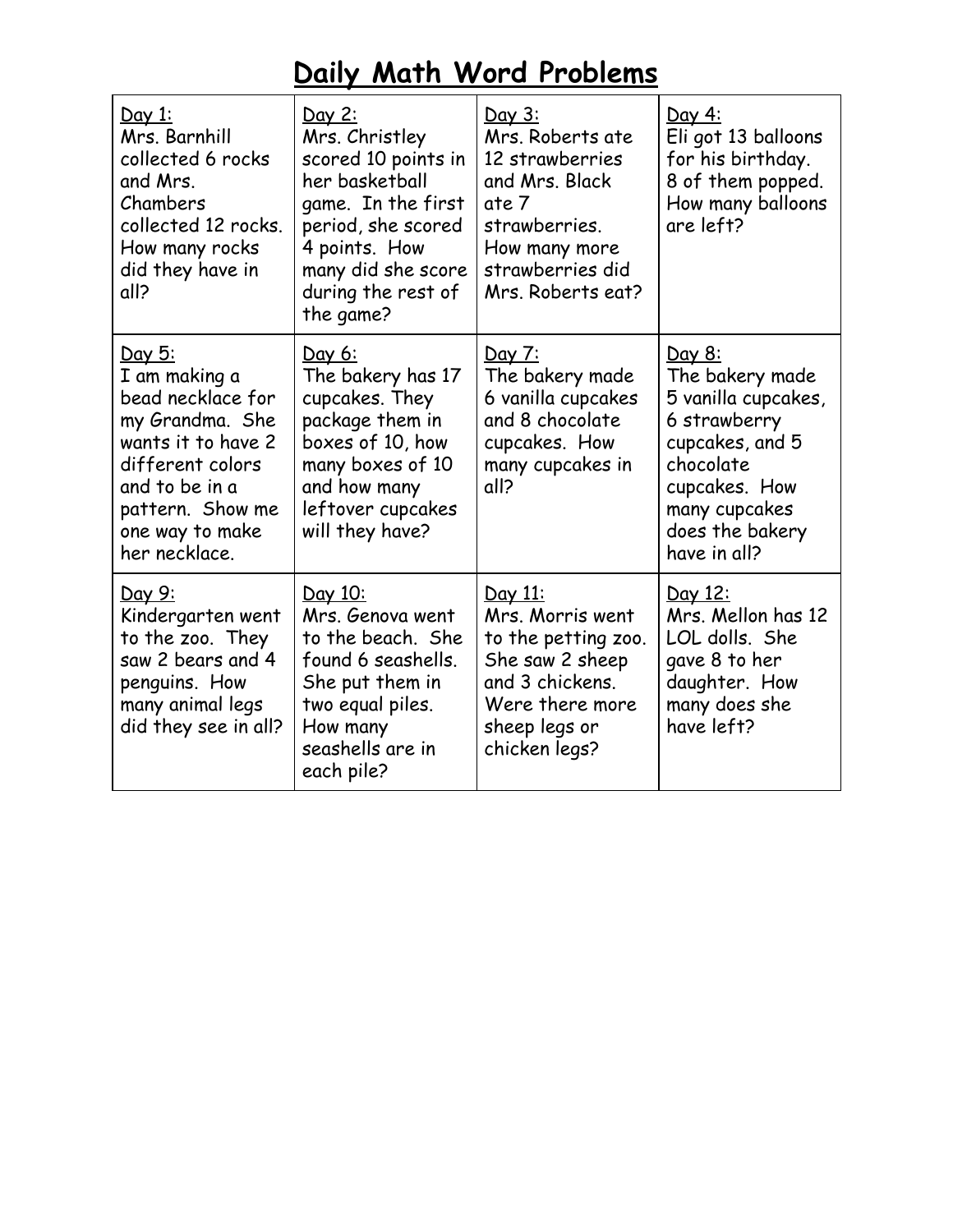## Math Menu

| Get a deck of cards and<br>play, "War". Split the<br>deck in half and you and<br>your child take turns<br>putting one card in the<br>middle. Whoever has<br>the "greatest" number<br>gets to keep the set.                                       | Go on a penny search.<br>See how many pennies<br>you can find. Put them<br>in groups of 10 and then<br>see how many groups of<br>10 you have and how<br>many ones you have left<br>over. | Practice counting to 100<br>by 1s.<br>https://www.youtube.co<br>m/watch?v=1dkPouLWC<br>yc                                                                                                                                                                                                            | Practice counting to 100<br>by 10s.<br>https://www.youtube.co<br>m/watch?v=uYRTtwZG<br><u>wj8</u>                          |
|--------------------------------------------------------------------------------------------------------------------------------------------------------------------------------------------------------------------------------------------------|------------------------------------------------------------------------------------------------------------------------------------------------------------------------------------------|------------------------------------------------------------------------------------------------------------------------------------------------------------------------------------------------------------------------------------------------------------------------------------------------------|----------------------------------------------------------------------------------------------------------------------------|
| If you have dice at home,<br>play roll and add. Roll<br>the two dice and make a<br>number sentence.<br>Repeat 5-10 times.                                                                                                                        | Complete the<br>subtraction worksheet.<br>You may use objects or<br>draw a picture to solve<br>the problem.                                                                              | Go to the website and<br>choose a game.<br><u> https://www.abcya.com</u><br>/grades/k                                                                                                                                                                                                                | Go on a shape search<br>around the house. See if<br>you can find a: circle,<br>square, rectangle,<br>triangle, or hexagon. |
| Gather several objects<br>from around the house.<br>Compare objects using<br>the words: longer,<br>shorter, taller.<br>Then arrange some<br>objects using these<br>words: above, beside,<br>between, inside, outside,<br>in front of, or behind. | Find 5 toys and line<br>them up. Discuss the<br>ordinal words. First,<br>second, third, fourth,<br>fifth.<br>Also, point out first and<br>last in this line of toys.                     | Take a handful of raisins,<br>goldfish, cereal, or<br>popcorn. Guess how<br>many pieces are in your<br>hand. After you have<br>made your guess, count<br>and see how many you<br>actually have. Repeat<br>several times and see if<br>you get better at<br>guessing.                                 | Go to the following<br>website and play one of<br>the games:<br>https://www.starfall.co<br>m/h/math0/                      |
| Choose a game from the<br>following website to<br>play:<br>https://www.funbrain.c<br>om/math-zone                                                                                                                                                | Complete worksheet on<br>patterns. Then, practice<br>creating some patterns<br>of your own.                                                                                              | Practice writing your<br>numbers correctly.<br>Follow the song below<br>to review proper way to<br>write numbers.<br>https://www.google.co<br>m/search?q=numeral+so<br>ng&rlz=1C1GCEA enUS<br>846US846&oq=numera<br>I+song&aqs=chrome69i<br>57j0l6j69i61.3544j0j7&s<br>ourceid=chrome&ie=UTF<br>$-8$ | Choose a game from<br>Choose a game from the<br>following website to<br>play:<br>https://pbskids.org/gam<br>es/math/       |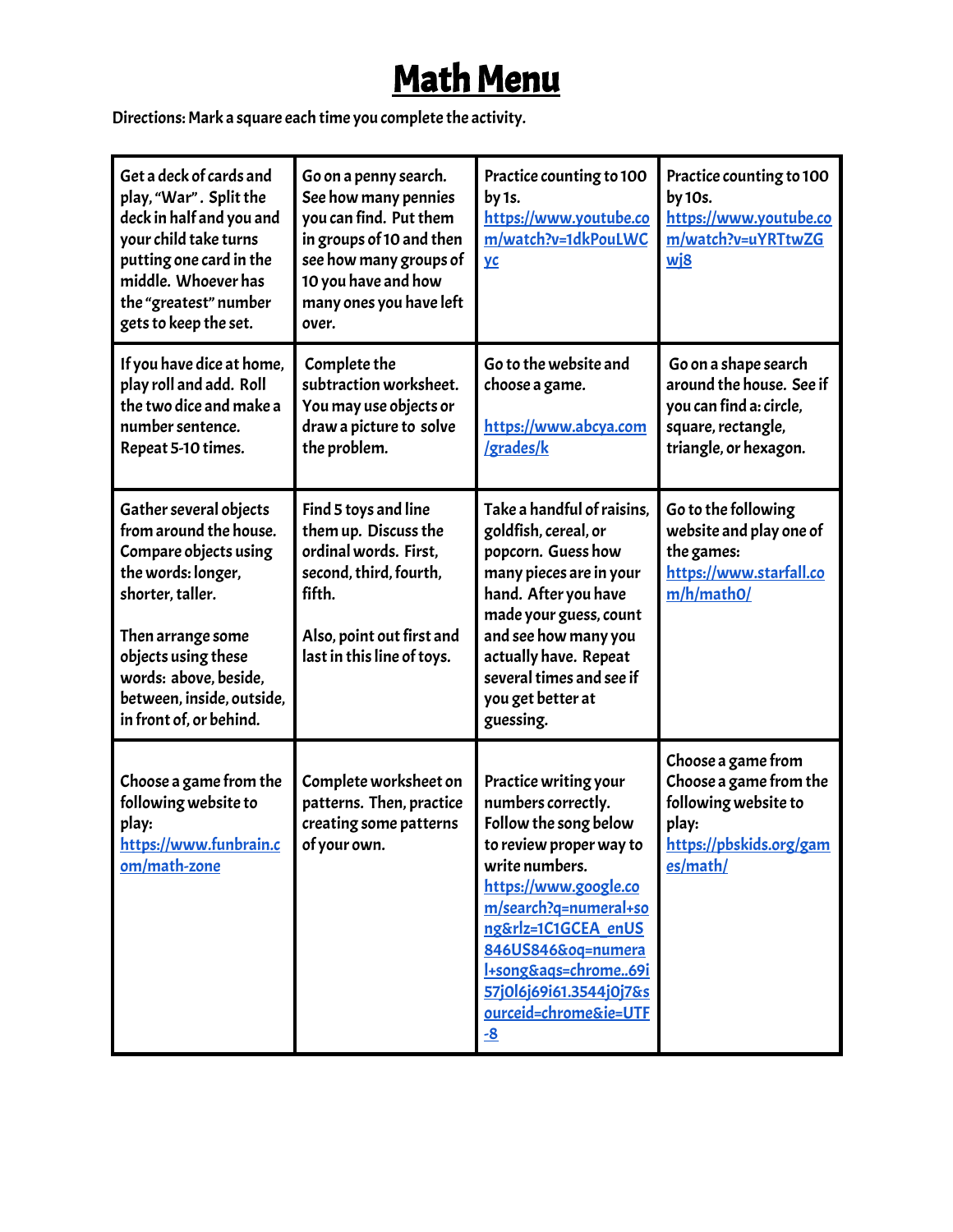#### **Weather Log- Week 1**

### City and State: \_\_\_\_\_\_\_\_\_\_\_\_\_\_\_\_\_\_\_\_\_\_\_\_

|                     | Day 1: | $\vert$ Day 2: | $\log 3$ : | $\vert$ Day 4: $\vert$ Day 5: |  |
|---------------------|--------|----------------|------------|-------------------------------|--|
|                     |        |                |            |                               |  |
| High<br>temperature |        |                |            |                               |  |
| Low<br>temperature  |        |                |            |                               |  |
| Weather<br>Forecast |        |                |            |                               |  |

Type of clothing to pack for this weather: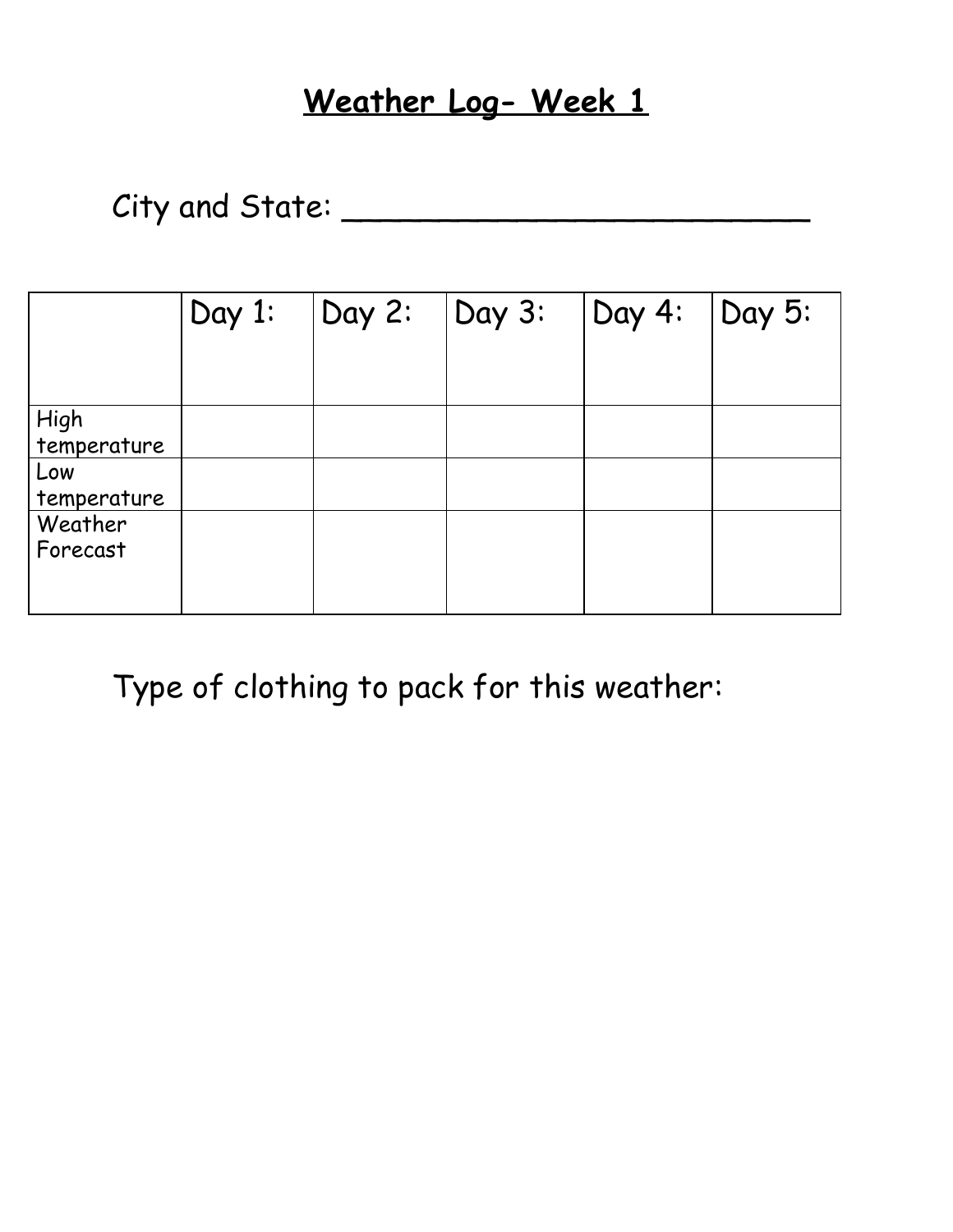### **Weather Log- Week 2**

City and State: \_\_\_\_\_\_\_\_\_\_\_\_\_\_\_\_\_\_\_\_\_\_\_\_

|                                                      | Day 1: | Day 2: | Day 3: | Day 4: | $\log 5$ : |
|------------------------------------------------------|--------|--------|--------|--------|------------|
| High<br>temperature<br>Low<br>temperature<br>Weather |        |        |        |        |            |
| Forecast                                             |        |        |        |        |            |

Type of clothing to pack for this weather: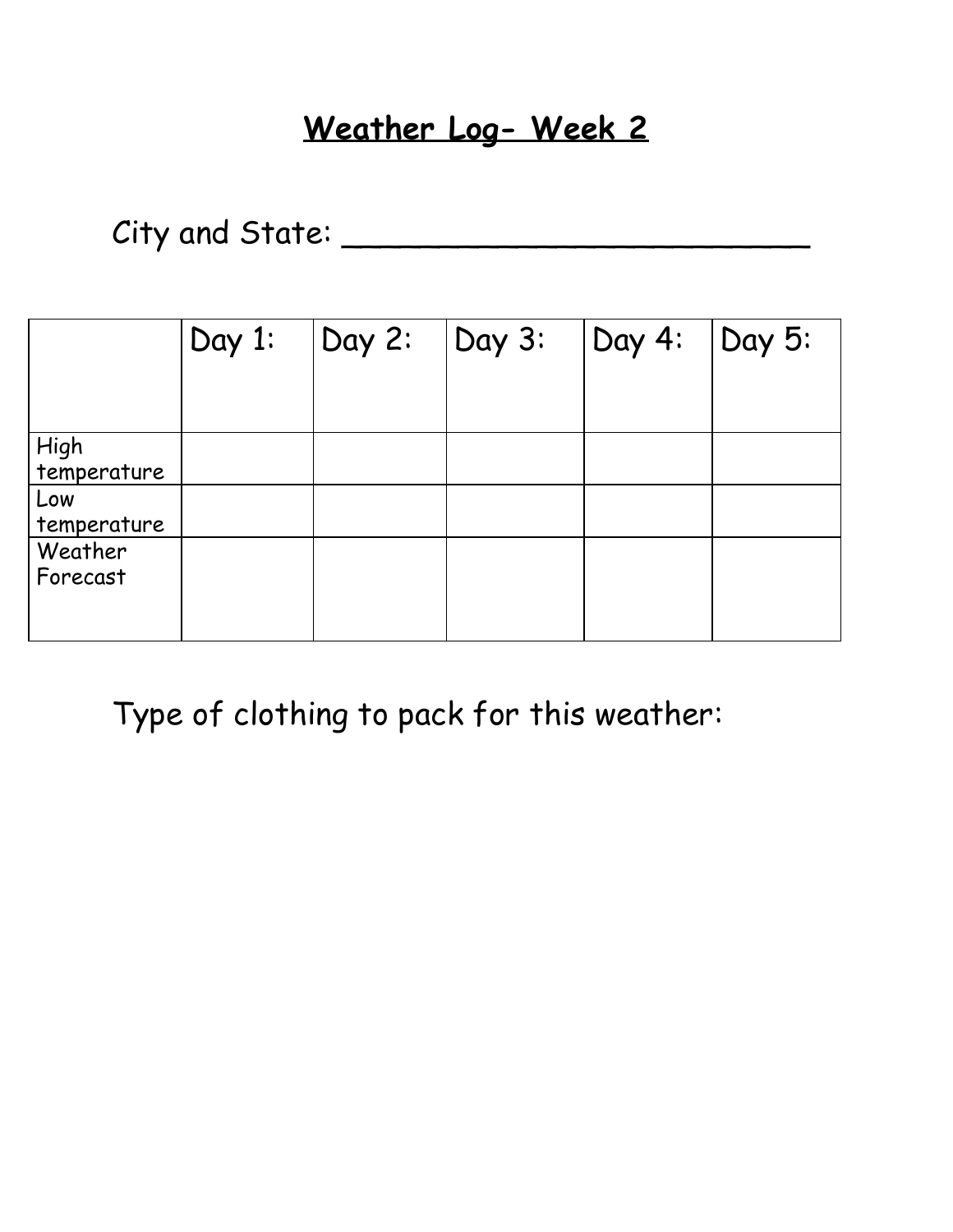#### Letter FormationGuide:

| <b>Upper Case</b>                                                         | Lower Case                                    |
|---------------------------------------------------------------------------|-----------------------------------------------|
| $\underline{\mathbf{A}}$ - big slide down*, big slide down*,              | a-^^ around, close, slide down                |
| line in the middle                                                        |                                               |
| B- big line down*, jump to the start, curve                               | b- big line down, curve around                |
| around to the middle                                                      |                                               |
| C-^^ big curve                                                            | $C^{-\Lambda}$ curve                          |
| D- big line down*, jump to the start, curve                               | d-^^ around, slide up, slide down             |
| around to the bottom                                                      |                                               |
| $E$ - big line down <sup>*</sup> , jump to the start, line at             | e- <sup>^^</sup> slide over, up and around    |
| the top, line at the middle, line at the bottom                           |                                               |
| $\underline{F}$ - big line down <sup>*</sup> , jump to the start, line at | f- curve slide down, cross                    |
| the top, line at the middle                                               |                                               |
| G-^^ big curve, up, in (one continuous stroke)                            | g-^^around, close, slide down, hook           |
| <b>H</b> - big line down*, big line down*,                                | h- big line down, up and over                 |
| line at the middle                                                        |                                               |
| I- big line down*, cross at the top, cross at                             | i-little line down, dot                       |
| the bottom                                                                |                                               |
| I- big line down, hook, cross at the top                                  | i-dive down, hook, dot                        |
| K- big line down*, slide in, kick out (2 <sup>nd</sup>                    | k- big line down, kick in, kick out (one      |
| stroke is continuous)                                                     | continuous stroke)                            |
| L- big line down*, line at the bottom                                     | $L$ big line down*                            |
| M- big line down*, jump to start, big slide                               | m-little line down, up, over, up, over        |
| down, big slide up, big line down                                         |                                               |
| N- big line down*, jump to the start, big                                 | n-little line down, up, over                  |
| slide down, big line up                                                   |                                               |
| 0- <sup>^^</sup> big curve around, close                                  | o-^^ curve around, close                      |
| P-big line down*, jump to the start, curve                                | p- dive down, up, over, curve, around         |
| around to the middle                                                      |                                               |
| Q-^^ big curve, around, close, slide right                                | g-^^ curve, close, slide down, slide right    |
| $R$ - big line down <sup>*</sup> , jump to the start, curve               | r-little line down, up, little line over      |
| to the middle, kick out (stroke 2 is one                                  |                                               |
| continuous stroke)                                                        |                                               |
| S- big curve, curve back                                                  | s-little curve, curve back                    |
| $T$ - big line down*, cross at the top                                    | t- big line down, cross                       |
| U- big line down*, curve up, big line up                                  | u-little line down, curve up, slide down      |
| V- big slide down*, big slide up                                          | v- slide down, slide up                       |
| W- big slide down*, big slide up; big slide                               | w- slide down, slide up; slide down, slide up |
| down, big slide up                                                        |                                               |
| X- big slide down*, cross slide                                           | x- slide, cross slide                         |
| Y-little slide down, slide up; jump to the bottom                         | y-little man, long slide                      |
| (of the letter), line down, line down from the                            |                                               |
| middle                                                                    |                                               |
| Z- slide over, slide down*, slide over                                    | z- slide over, slide down, slide over         |

#### **Handwriting Formation Guide:**

- …\* means longer stroke is required
- <sup>A</sup> means magic "c" letter. Learning to write the letter "c" will be critical. It will be the foundation on which other letters are made.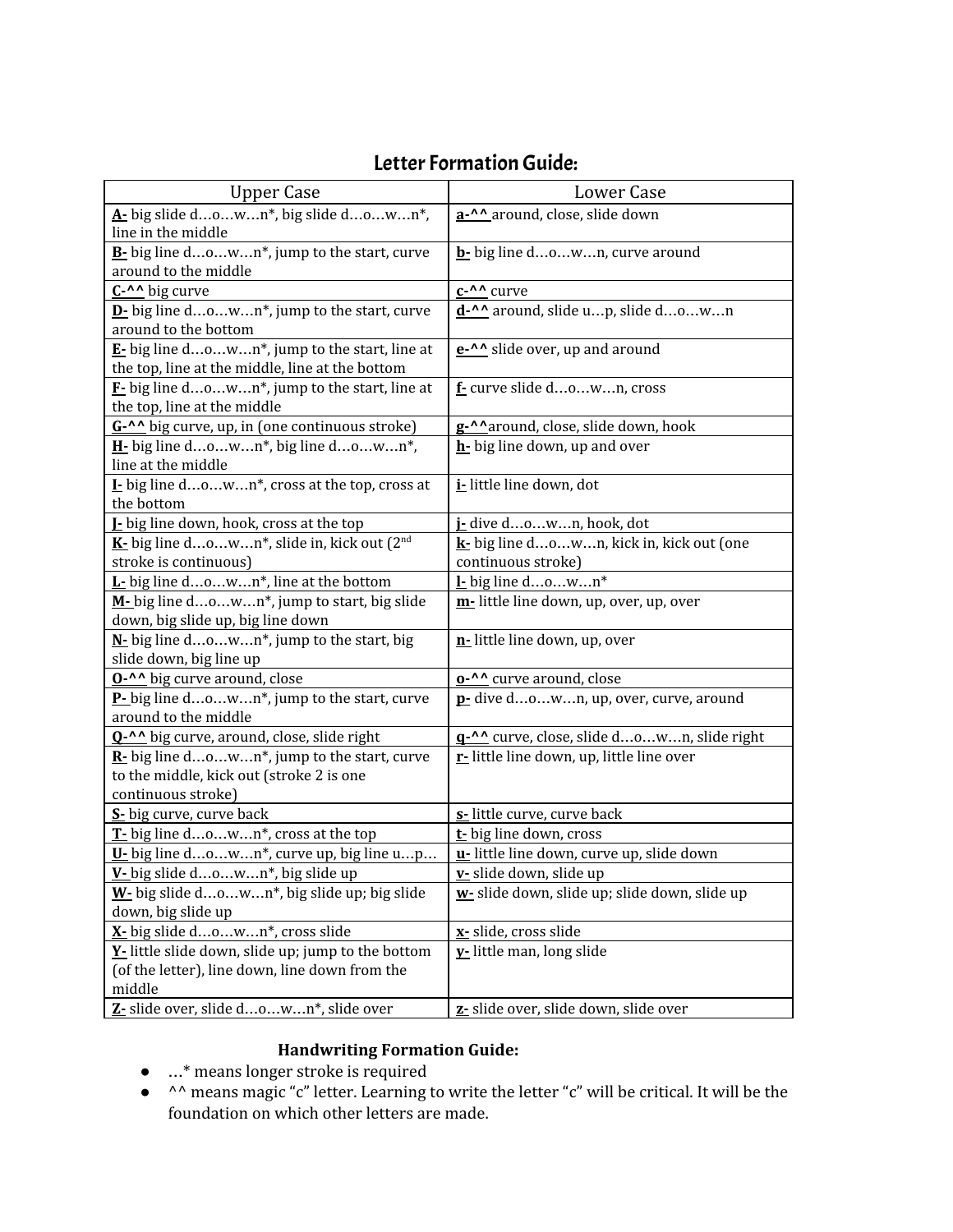#### Kindergarten Sight Words

| Level A     | Level B                | Level C |  |
|-------------|------------------------|---------|--|
| a           | and                    | are     |  |
| am          | do                     | come    |  |
| at          | got                    | did     |  |
| can         | had                    | for     |  |
| <b>go</b>   | has                    | get     |  |
| $\mathbf I$ | he                     | have    |  |
| is          | his                    | here    |  |
| me          | $\overline{\text{in}}$ | him.    |  |
| my          | $\mathbf{i}$           | of      |  |
| no          | like                   | play    |  |
| see         | look                   | said    |  |
| the         | on                     | she     |  |
| to          | stop                   | will    |  |
| up          | be                     | you     |  |
| we          | by                     | if      |  |
| yes         | ran                    | her     |  |
|             |                        | add -s  |  |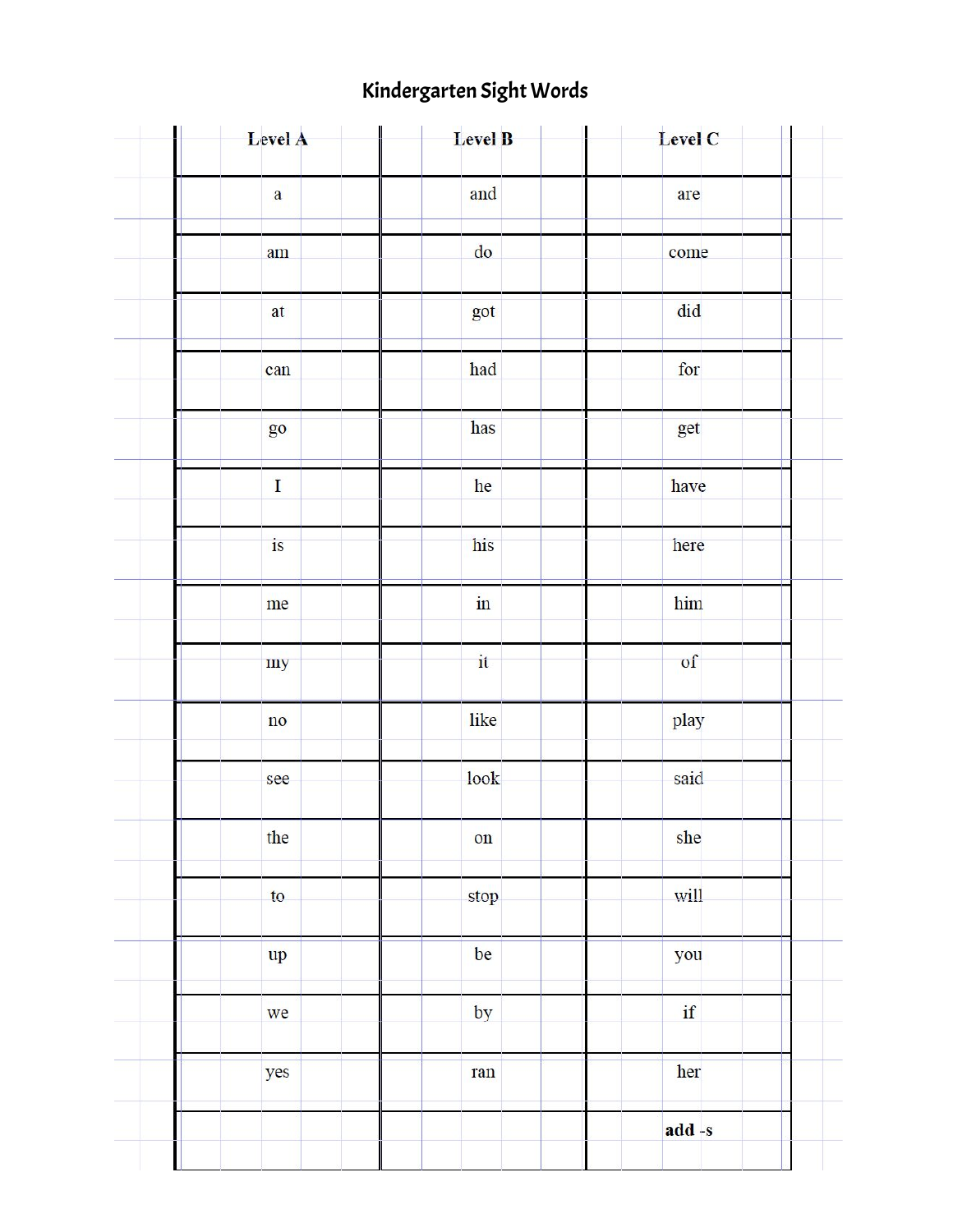| Level D  | <b>Level E</b> |
|----------|----------------|
| all      | day            |
| down     | give           |
| saw      | hers           |
| that     | new            |
| they     | out            |
| this     | over           |
| was      | then           |
| went     | want           |
| what     | were           |
| when     | your           |
| where    | fun            |
| with     | <b>us</b>      |
| one      | ask            |
|          |                |
| adds-ing | adds-ed        |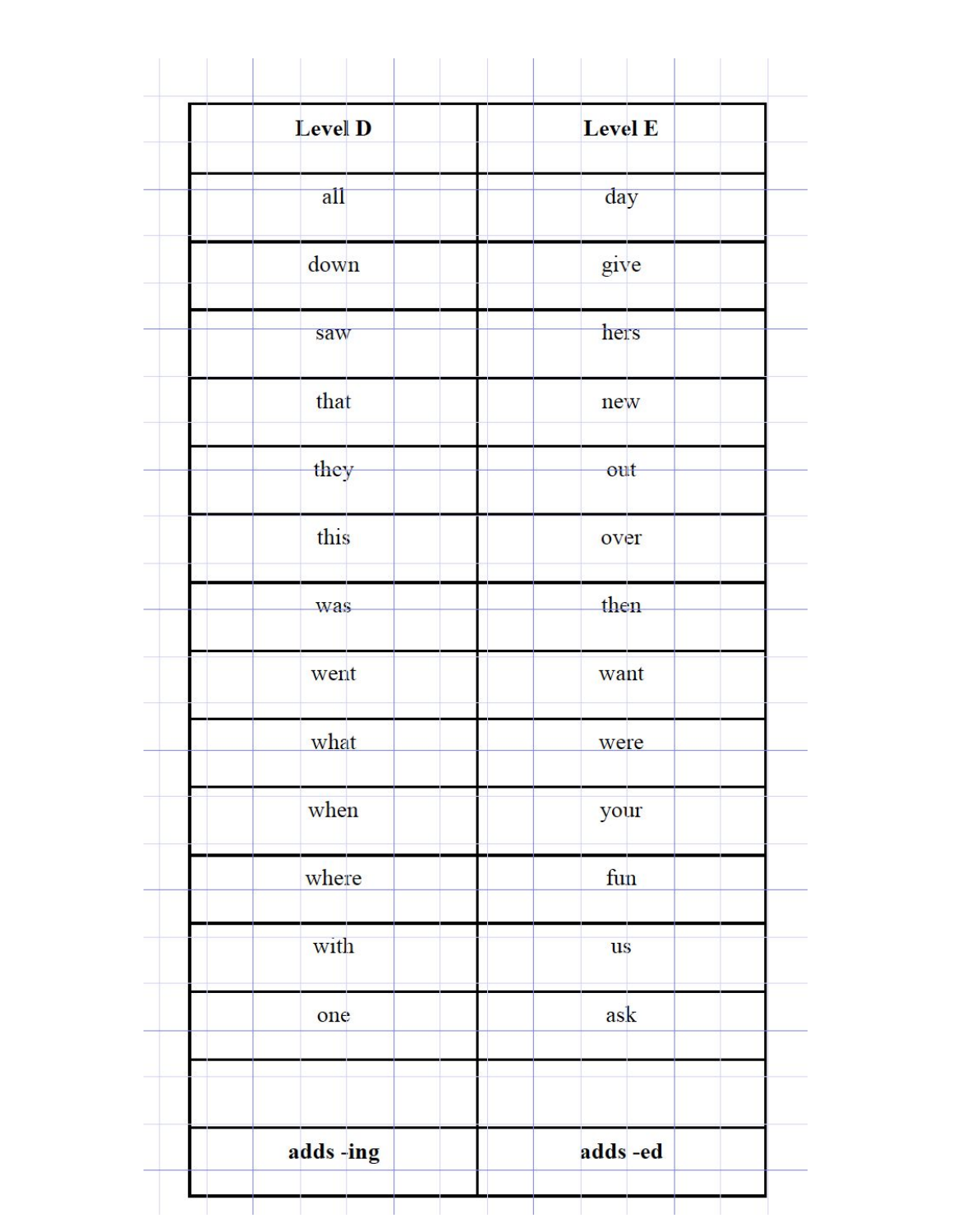| Draw it to Solve it! Sums to 10 |           |
|---------------------------------|-----------|
| $3 + 6 =$                       | $1 + 9 =$ |
| $4 + 4 =$                       | $1 + 6 =$ |
| $2 + 7 =$                       | $2 + 8 =$ |
| $3 + 5 =$                       | $6 + 4 =$ |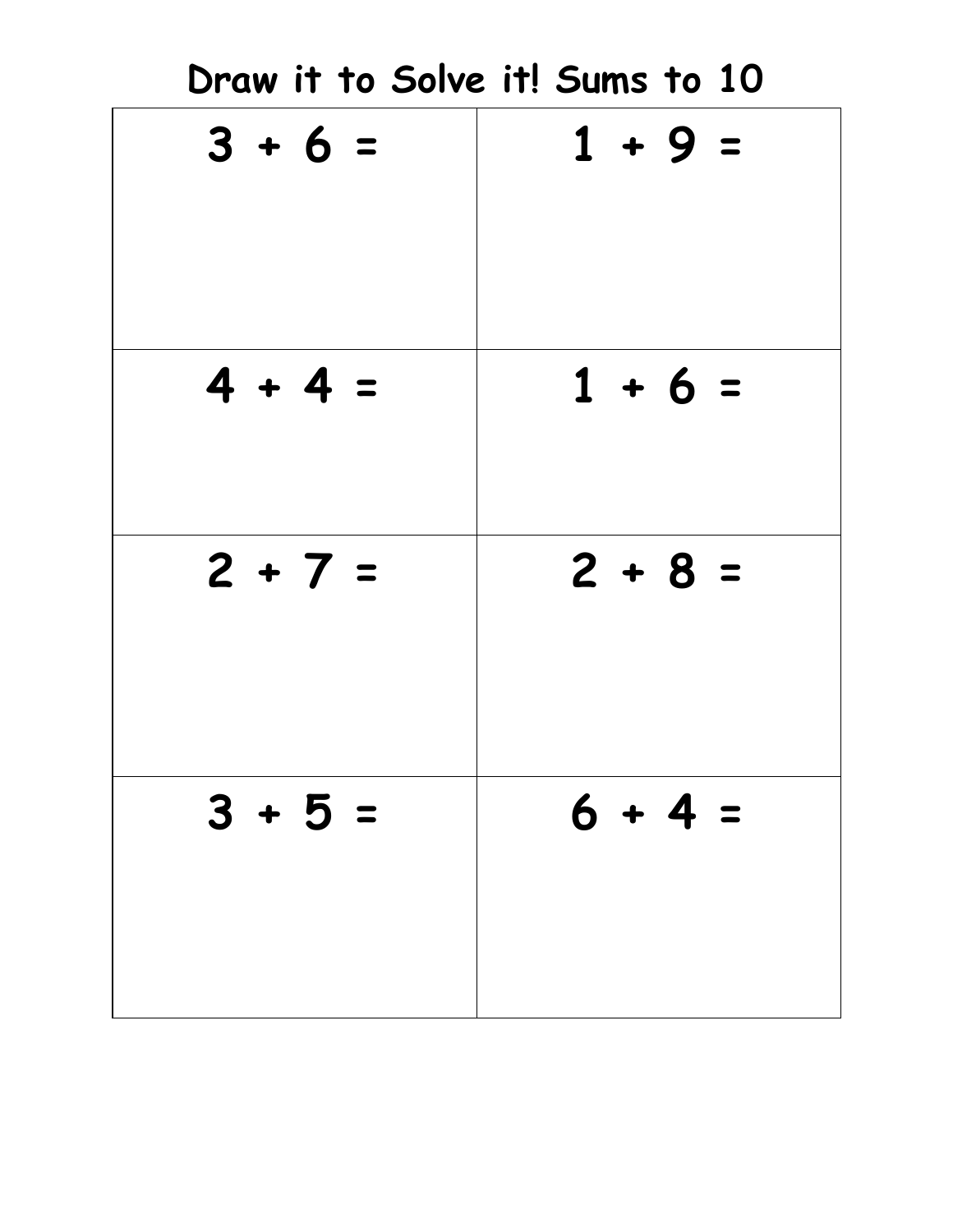# Finish the Pattern